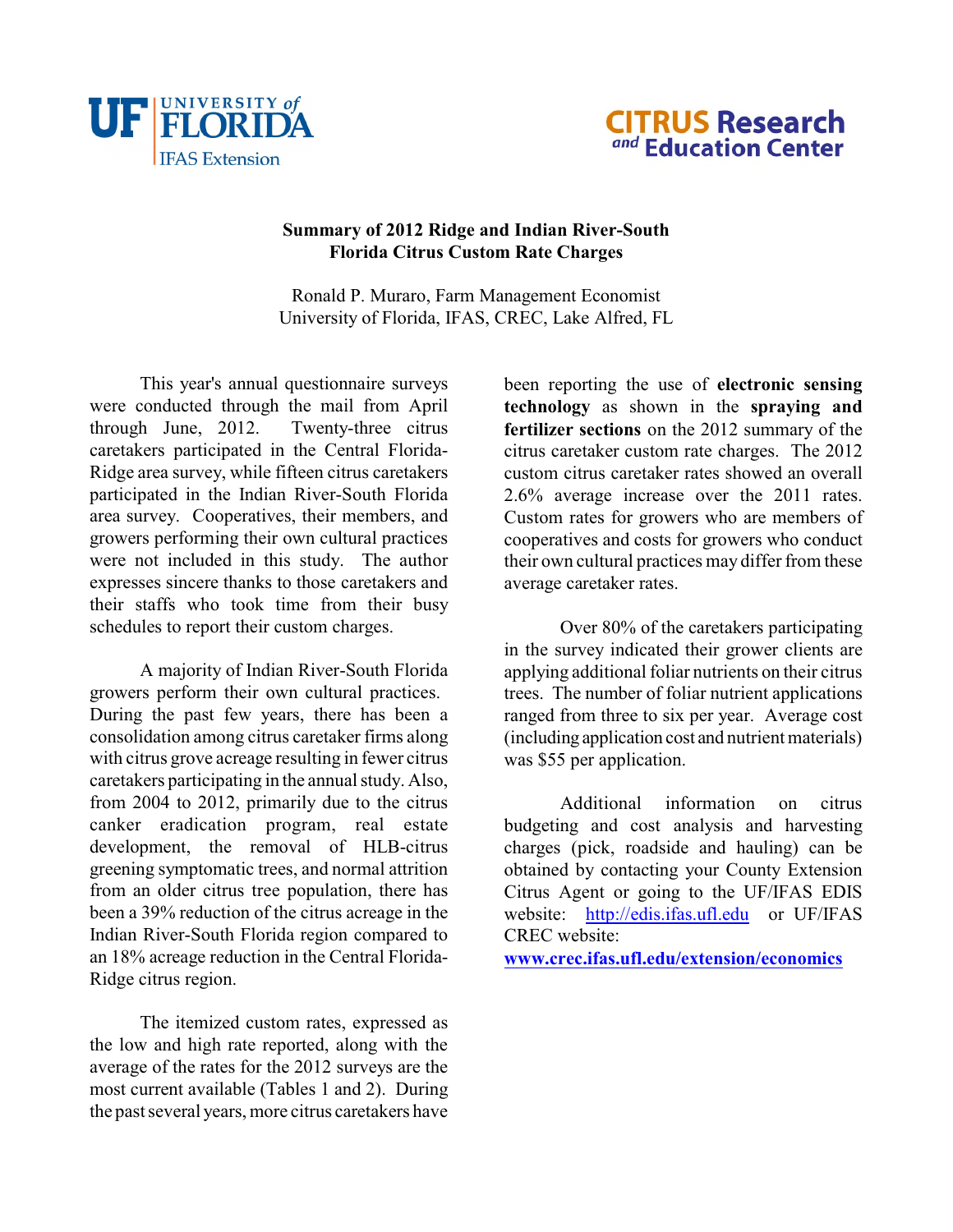| Table 1. A listing of 2012 custom rates reported by twenty-three Ridge citrus caretakers |  |  |
|------------------------------------------------------------------------------------------|--|--|
|                                                                                          |  |  |

| Grove Practice                                   | Unit | Range of Rate<br>Reported |         | Average<br>Rate <sup>y</sup> | Comments                              |
|--------------------------------------------------|------|---------------------------|---------|------------------------------|---------------------------------------|
| <b>CULTIVATION AND EQUIPMENT:</b>                |      |                           |         |                              |                                       |
| Labor                                            | Hour | $$13.50-$                 | \$21.00 | \$16.30                      | Plus transportation                   |
| Mechanic Labor                                   | Hour | $26.29 -$                 | 50.00   | 42.91                        |                                       |
| Mechanic Labor with Truck                        | Hour | $45.00 -$                 | 65.00   | 51.88                        |                                       |
| Rotovate                                         | Hour | $35.00 -$                 | 50.00   | 41.25                        |                                       |
| Disc 7'                                          | Hour | $28.00 -$                 | 46.00   | 38.39                        |                                       |
| Disc 7'                                          | Acre | $11.00-$                  | 16.00   | 13.67                        |                                       |
| Disc 9'-10'                                      | Hour | $35.50 -$                 | 42.00   | 41.10                        |                                       |
| Disc $9'$ -10'                                   | Acre | $11.00-$                  | 15.00   | 12.84                        | One-way discing                       |
| Chop                                             | Acre | $11.00 -$                 | 15.00   | 12.81                        | Averaged \$38.60/hour                 |
| Mow $5'$ -7'                                     | Acre | $11.00-$                  | 15.00   | 12.67                        | Averaged \$32.13/hour                 |
| Mow 9'-12'                                       | Acre | $12.00 -$                 | 15.00   | 13.59                        | Averaged \$38.25/hour                 |
| Mow 15'-16'                                      | Acre | $10.00 -$                 | 15.00   | 13.75                        |                                       |
| Herbicide <sup>z</sup> (Strip/Band--Single Boom) | Acre | $14.00 -$                 | 21.50   | 16.21                        | Plus materials.                       |
| Herbicide <sup>z</sup> (Strip/Band--Double Boom) | Acre | $13.50 -$                 | 18.90   | 15.34                        | Plus materials. Averaged \$45.46/hour |
| Herbicide <sup>z</sup> (Chemical Mow)            | Acre | $3.50 -$                  | 8.00    | 6.06                         | Plus materials                        |
| Plow                                             | Hour | $34.75 -$                 | 45.00   | 40.74                        |                                       |
| Bush Hog                                         | Hour | $35.00 -$                 | 52.00   | 42.10                        | Averaged \$16.25/acre                 |
| Backhoe                                          | Hour | $40.00 -$                 | 56.00   | 48.00                        |                                       |
| Pickup Truck with Driver                         | Hour | $28.50 -$                 | 50.00   | 35.90                        | One reporting \$25.00/day             |
| Flatbed Transport Truck with Driver              | Hour | $50.00 -$                 | 90.00   | 70.00                        |                                       |
| <b>Tractor with Driver</b>                       | Hour | $30.00 -$                 | 42.50   | 35.15                        |                                       |
| Water/Supply Truck                               | Hour | $28.00 -$                 | 42.50   | 35.72                        |                                       |
| ATV with Driver                                  | Hour | $24.50 -$                 | 41.00   | 29.52                        |                                       |
| SPRAYING: <sup>2</sup>                           |      |                           |         | $TTO$ and $DT$ act can aven  |                                       |

| <b>PTO AIR BLAST SPRAYER</b> |
|------------------------------|
|------------------------------|

|                                                                |         |                               | 1,000 Gallon Tank with<br><b>Electronic Sensing</b> |         |                                                              |
|----------------------------------------------------------------|---------|-------------------------------|-----------------------------------------------------|---------|--------------------------------------------------------------|
|                                                                |         | Low                           | High                                                | Average |                                                              |
| 500 GPA                                                        | Acre    | $$40.00-$                     | \$45.00                                             | \$41.67 |                                                              |
| 250 GPA                                                        | Acre    | $32.00 -$                     | 42.50                                               | 36.31   |                                                              |
| 150 GPA                                                        | Acre    | $31.00 -$                     | 38.00                                               | 34.25   |                                                              |
| 125 GPA                                                        | Acre    | $27.50 -$                     | 35.00                                               | 30.75   |                                                              |
| 100 GPA                                                        | Acre    | $23.00 -$                     | 30.00                                               | 27.89   |                                                              |
| 50 GPA                                                         | Acre    | $\overbrace{\phantom{aaaaa}}$ | $\qquad \qquad$                                     | 25.00   |                                                              |
| Curtec Sprayer @ 25 GPA<br>(325 Gallon Tank)                   | Acre    | $\overline{\phantom{0}}$      |                                                     | 26.00   |                                                              |
| Low Volume Ground Spray for Psyllid Control                    |         |                               |                                                     |         |                                                              |
| Every Other Middle                                             | Acre    | $6.00 -$                      | 9.50                                                |         | 7.14<br>Average 25 acres/hour                                |
| Every Middle                                                   | Acre    | $10.00 -$                     | 16.00                                               |         | 12.64<br>Average 15 acres/hour                               |
| FERTILIZE AND SOIL AMENDMENTS: <sup>2</sup>                    |         |                               |                                                     |         |                                                              |
| Inject Liquid Fertilizer into Irrigation System                | Hour    | \$35.00-                      | \$41.00                                             | \$39.00 | Truck plus labor and plus materials; One reporting \$60.00   |
| Inject Liquid Fertilizer into Irrigation System                | Acre    | $2.00 -$                      | 3.50                                                | 2.88    | \per application                                             |
| Dry (Bulk)                                                     | Acre    | $8.50 -$                      | 12.00                                               | 10.61   |                                                              |
| Dry (Bulk) VRT Spreader - Electronic Sensor                    | Acre    | $10.00 -$                     | 15.00                                               | 12.35   |                                                              |
| Lime or Dolomite                                               | Acre    | $8.50 -$                      | 14.20                                               | 10.37   |                                                              |
| Fertilize Young Trees: <sup>2</sup> Hand Spread                | Hour    | $13.50-$                      | 21.00                                               | 16.30   | Plus transportation and materials                            |
| Fert. Spreader                                                 | Hour    | $35.00 -$                     | 40.50                                               | 36.83   | Plus materials; Average \$10.00/acre                         |
| Ant Bait Application with ATV $(a)$ \$4.00 per acre            |         |                               |                                                     |         |                                                              |
| IRRIGATION:                                                    |         |                               |                                                     |         |                                                              |
| Microsprinkler                                                 | Per Run | $30.00 -$                     | 35.00                                               | 31.75   | Start/stop and supervision; truck and driver; Avg. \$50/run  |
| Microsprinkler/Drip Irrigation Maintenance - \$3.64/acre/month |         |                               |                                                     |         | Check/repair microsprinkler irrigation system-plus materials |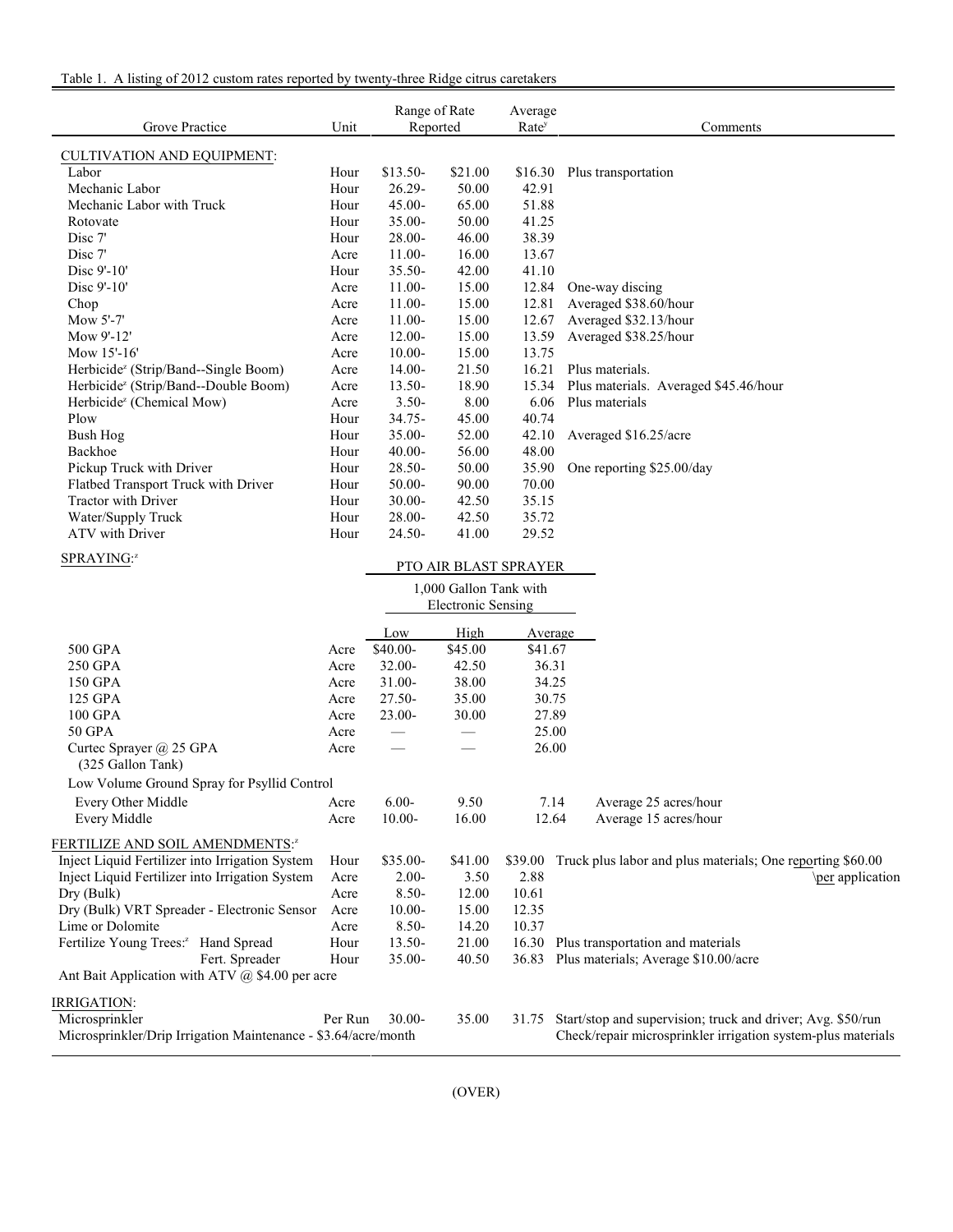## Table 1. A listing of 2012 custom rates reported by twenty-three Ridge citrus caretakers (cont'd.)

| Grove Practice                                                                                         | Unit         | Range of Rate<br>Reported                                             |                  |                  |                                                                                                                                                             | Average<br>Rate <sup>y</sup> | Comments |
|--------------------------------------------------------------------------------------------------------|--------------|-----------------------------------------------------------------------|------------------|------------------|-------------------------------------------------------------------------------------------------------------------------------------------------------------|------------------------------|----------|
| <b>REMOVING TREES:</b>                                                                                 |              |                                                                       |                  |                  |                                                                                                                                                             |                              |          |
| Tree Shearing (Cutting Tree at Ground Level)<br>Front-end Loader<br>Mulching Trees with a Grinder Head | Hour<br>Hour | $$60.00-$<br>55.00-<br>15 to 70 trees per hour depending on tree size | \$80.00<br>75.00 | \$68.11<br>65.92 | Average trees sheared: 5 to 15 trees/hour<br>Average trees removed: 5 to 15 trees/hour<br>One reporting \$135/hour to \$210/hour depending on machine size. |                              |          |
| PRUNING:                                                                                               |              |                                                                       |                  |                  |                                                                                                                                                             |                              |          |
| Rehab or Freeze Damage Pruning - Power Saw with Operator - Averaged \$24.18/hour                       |              |                                                                       |                  |                  |                                                                                                                                                             |                              |          |
| Limb Lifter/Tree Skirt Trimmer (Single Side)                                                           | Acre         |                                                                       |                  | 23.50            | Average Range: 3-5 acres per hour                                                                                                                           |                              |          |
| Hedging:                                                                                               |              |                                                                       |                  |                  |                                                                                                                                                             |                              |          |
| Single Side Tractor Pulled                                                                             | Acre         |                                                                       |                  | 25.00            |                                                                                                                                                             |                              |          |
| Double Side Tractor Pulled                                                                             | Acre         |                                                                       |                  | 23.75            |                                                                                                                                                             |                              |          |
| Double Side Tractor Mounted                                                                            | Acre         | $\equiv$                                                              |                  | 27.50            |                                                                                                                                                             |                              |          |
| Double Side Tractor Mounted                                                                            | Hour         | 180.00-                                                               | 266.00           | 212.75           | Average Range: 5-10 acres per hour                                                                                                                          |                              |          |
| Double Sided Self Propelled                                                                            | Hour         | $225.00 -$                                                            | 300.00           | 281.88           | average Range: 8-10 acres per hour                                                                                                                          |                              |          |
| Topping:                                                                                               |              |                                                                       |                  |                  |                                                                                                                                                             |                              |          |
| Topping - Tractor Pulled                                                                               | Acre         |                                                                       |                  | 34.67            | Averaged \$152.50/hour                                                                                                                                      |                              |          |
| Topping - Tractor Mounted                                                                              | Hour         | $\qquad \qquad$                                                       | $\equiv$         | 231.00           |                                                                                                                                                             |                              |          |
| Topping - Self Propelled                                                                               | Hour         | 255.00-                                                               | 325.00           | 291.00           | Average Range: 8-15 acres per hour                                                                                                                          |                              |          |
| Removing Brush:                                                                                        |              |                                                                       |                  |                  |                                                                                                                                                             |                              |          |
| Haul Brush out of Grove                                                                                | Hour         | $45.00 -$                                                             | 60.00            | 50.56            | Truck or tractor-trailer plus 2 people                                                                                                                      |                              |          |
| Front-end Loader (Push Brush)                                                                          | Hour         | $60.00 -$                                                             | 80.00            | 67.27            | 2-10 acres/hour                                                                                                                                             |                              |          |
| Chop/Mow Brush                                                                                         | Hour         | 35.00-                                                                | 52.00            | 41.25            | 3-6 acres/hour; \$12.50/acre                                                                                                                                |                              |          |
| COLD PROTECTION:                                                                                       |              |                                                                       |                  |                  |                                                                                                                                                             |                              |          |
| Install Wraps and Annual Maintenance                                                                   | Tree         | $$0.32-$                                                              | \$0.45           | \$0.38           |                                                                                                                                                             |                              |          |
|                                                                                                        |              |                                                                       |                  |                  |                                                                                                                                                             |                              |          |
| OTHER CUSTOM RATES:                                                                                    |              |                                                                       |                  |                  |                                                                                                                                                             |                              |          |
| Solid Set Planting                                                                                     | Per Tree     | $$1.30-$                                                              | \$1.60           | \$1.48           | Stake, plant and first watering                                                                                                                             |                              |          |
| <b>Plant Resets</b>                                                                                    | Per Tree     | $1.75-$                                                               | 2.50             | 2.15             | Stake, plant and first watering; cost depends on number                                                                                                     |                              |          |
|                                                                                                        |              |                                                                       |                  |                  | \resets per acre                                                                                                                                            |                              |          |
| Travel/Set-up Charge                                                                                   | Per Trip     |                                                                       |                  | 62.50            |                                                                                                                                                             |                              |          |
| Grove Management Charge/Month:                                                                         |              |                                                                       |                  |                  |                                                                                                                                                             |                              |          |
| <b>Supervising Grove Care Operations</b>                                                               | Acre         | $2.50-$                                                               | 7.00             | 3.95             | In addition to caretaking charges;                                                                                                                          |                              |          |
|                                                                                                        |              |                                                                       |                  |                  | One reporting 6% of equipment labor charge                                                                                                                  |                              |          |
| Handling Fruit Marketing                                                                               | <b>Box</b>   | $0.10-$                                                               | 0.25             | 0.18             |                                                                                                                                                             |                              |          |
| Supervising/Handling Chemicals/Fertilizer                                                              |              | 10% to 20% of materials cost                                          |                  |                  |                                                                                                                                                             |                              |          |
|                                                                                                        |              |                                                                       |                  |                  |                                                                                                                                                             |                              |          |
| Total Reported Acreage Provided Grove                                                                  |              |                                                                       |                  |                  |                                                                                                                                                             |                              |          |
| Service to:                                                                                            | Acre         | $700 -$                                                               | 12,645           | 3,878            | Total acres reporting: 65,923                                                                                                                               |                              |          |
|                                                                                                        |              |                                                                       |                  |                  |                                                                                                                                                             |                              |          |

<sup>z</sup> Plus materials. Caretakers reporting rates include labor, tractor and sprayer; supply truck included by most caretakers.

<sup>y</sup> Calculated by dividing the total number of caretakers reporting a grove practice rate into the sum reported. Unless otherwise stated, labor included with all charges.

<sup>x</sup>Low acres is for 2 years regrowth hedging; high acres is for annual maintenance hedging.

Source: Ronald P. Muraro, Extension Farm Management Economist, Lake Alfred CREC, September 2012.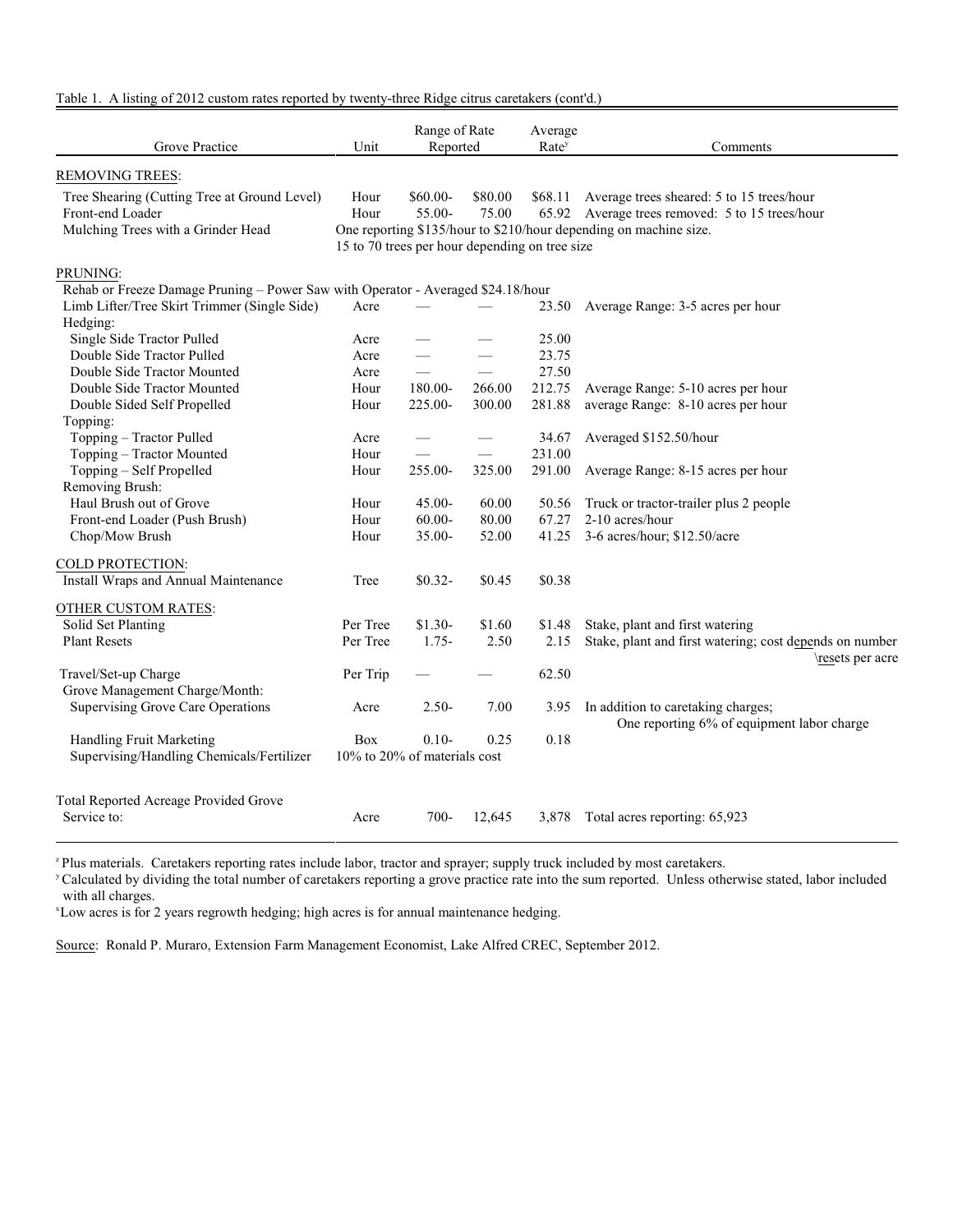Table 2. A listing of 2012 custom rates reported by fifteen Indian River and South Florida citrus caretakers

| Grove Practice                                  | Unit | Range of Rate<br>Reported     |                                 | Average<br>Rate <sup>y</sup> | Comments                                  |
|-------------------------------------------------|------|-------------------------------|---------------------------------|------------------------------|-------------------------------------------|
| <b>CULTIVATION AND EQUIPMENT:</b>               |      |                               |                                 |                              |                                           |
| Labor                                           | Hour | $$15.50-$                     | \$20.00                         |                              | \$17.30 Plus transportation and equipment |
| Mechanic Labor                                  | Hour | $45.00 -$                     | 75.00                           | 57.86                        | Labor and service truck                   |
| Rotovate                                        | Hour | $40.00 -$                     | 60.00                           | 48.75                        |                                           |
| Disc $7-8$ '                                    | Hour | $40.00 -$                     | 50.00                           | 43.75                        |                                           |
| Disc 10-12'                                     | Hour | $40.00 -$                     | 50.00                           | 44.25                        |                                           |
| Mow: 9-10'                                      | Acre | $10.00 -$                     | 14.50                           | 12.83                        | Average \$44.00/hour                      |
| $15 - 16'$                                      | Acre | $12.50 -$                     | 14.00                           | 13.13                        | Average \$49.50/hour                      |
| V-Mower                                         | Acre | $12.00 -$                     | 14.00                           | 12.88                        | Average \$50.75/hour                      |
| Herbicide <sup>z</sup> (Strip/Band–Single Boom) | Acre | $14.00 -$                     | 15.00                           | 14.67                        | Plus materials                            |
| Herbicide <sup>z</sup> (Strip/Band–Double Boom) | Acre | $13.50 -$                     | 15.00                           | 14.13                        | Plus materials                            |
| Herbicide <sup>z</sup> (Chemical Mow)           | Acre | $3.50 -$                      | 7.00                            | 4.44                         | Plus materials                            |
| Plow                                            | Hour | $37.00 -$                     | 50.00                           | 43.00                        |                                           |
| Backhoe                                         | Hour | $45.00 -$                     | 60.00                           | 54.69                        |                                           |
| Bush Hog                                        | Hour |                               | $\hspace{0.05cm}$               | 45.00                        |                                           |
| Middle Buster                                   | Hour | $37.00 -$                     | 45.00                           | 41.75                        | With tractor and driver                   |
| Mound Builder                                   | Hour | $\overbrace{\phantom{13333}}$ | $\hspace{0.1mm}-\hspace{0.1mm}$ | 45.00                        | With tractor and driver                   |
| Grader Blade                                    | Hour | $38.00 -$                     | 45.00                           | 41.67                        | Tractor/blade and driver                  |
| Water Truck with Driver                         | Hour | 39.00                         | 40.00                           | 39.39                        |                                           |
| Pickup Truck with Driver                        | Hour | $30.00 -$                     | 40.00                           | 36.71                        |                                           |
| Flatbed/Transport Truck with Driver             | Hour | $50.00 -$                     | 75.00                           | 65.00                        |                                           |
| <b>Tractor with Driver</b>                      | Hour | $35.50 -$                     | 52.00                           | 40.69                        |                                           |
| ATV with Driver                                 | Hour | $24.00 -$                     | 30.00                           | 27.35                        |                                           |

| SPRAYING: <sup>2</sup>              | <b>PTO AIR BLAST SPRAYER</b> |                         |         |         |  |  |
|-------------------------------------|------------------------------|-------------------------|---------|---------|--|--|
|                                     |                              | 1,000 Gallon Tank       |         |         |  |  |
|                                     |                              | with Electronic Sensing |         |         |  |  |
|                                     |                              | Low                     | Average |         |  |  |
| 500 GPA                             | Acre                         | $$40.00-$               | \$45.00 | \$41.60 |  |  |
| 250 GPA                             | Acre                         | $32.00-$                | 38.75   | 35.69   |  |  |
| 150 GPA                             | Acre                         | $30.00 -$               | 38.00   | 33.40   |  |  |
| 125 GPA                             | Acre                         | $27.00-$                | 32.00   | 29.67   |  |  |
| 100 GPA                             | Acre                         | $23.00-$                | 33.00   | 27.19   |  |  |
| 50 GPA                              | Acre                         |                         |         | 25.00   |  |  |
| Low Volume Ground Spray for Psyllid | Acre                         | $6.00-$                 | 9.50    | 7.08    |  |  |

Control – Every Other Middle

Aerial Fixed Wing: \$5.25 @ 2-3 gallons/acre; \$6.50 @ 5 gallons/acre; \$7.81 @ 10 gallons/acre; \$9.38 @ 15 gallons/acre; \$15.00 @ 20 gallons/acre

FERTILIZING: z

| Dry (Bulk)<br>Dry (Bulk) VRT Spreader-Electronic Sensor<br>Lime or Dolomite<br>Fertilize Young Trees: <sup>2</sup><br>Hand Spread | Acre<br>Acre<br>Acre<br>Hour | $$8.50-$<br>$9.50 -$<br>$8.50-$<br>$15.50-$ | \$11.00<br>13.50<br>10.00<br>20.00 | \$9.75<br>11.25<br>9.17 | Plus materials<br>Plus materials. One reporting \$160/hour<br>Plus materials<br>17.30 Plus transportation and materials; $10¢$ -15 $¢$ /tree |
|-----------------------------------------------------------------------------------------------------------------------------------|------------------------------|---------------------------------------------|------------------------------------|-------------------------|----------------------------------------------------------------------------------------------------------------------------------------------|
| <b>IRRIGATION:</b>                                                                                                                |                              |                                             |                                    |                         |                                                                                                                                              |
| Start/Stop, Supervise Irrigation System                                                                                           | Hour                         | $$28.00-$                                   | \$38.00                            | \$32.75                 | Per each run                                                                                                                                 |
| Start/Stop, Supervise Irrigation System                                                                                           | Acre                         | $5.00-$                                     | 7.00                               | 5.85                    | Per each run                                                                                                                                 |
| Ditch Mower                                                                                                                       | Hour                         | $40.00-$                                    | 50.00                              | 45.00                   |                                                                                                                                              |
| Water Furrow Disc                                                                                                                 | Hour                         | $37.00 -$                                   | 50.00                              | 42.00                   |                                                                                                                                              |
| Water Furrow Cleaner                                                                                                              | Hour                         | $42.00 -$                                   | 50.00                              | 45.67                   |                                                                                                                                              |
| Water Furrow Shaper (non-laser)                                                                                                   | Acre                         |                                             | $\hspace{0.05cm}$                  | 32.00                   | Once every two years                                                                                                                         |
| Rotary Ditcher or Auger                                                                                                           | Hour                         | $35.00 -$                                   | 45.00                              | 40.33                   |                                                                                                                                              |
| Microsprinkler/Drip Irrigation Maintenance Acre/Month                                                                             |                              | $4.00-$                                     | 7.85                               | 5.57                    | Check $\&$ repair system; parts extra; average 3 times/yr                                                                                    |